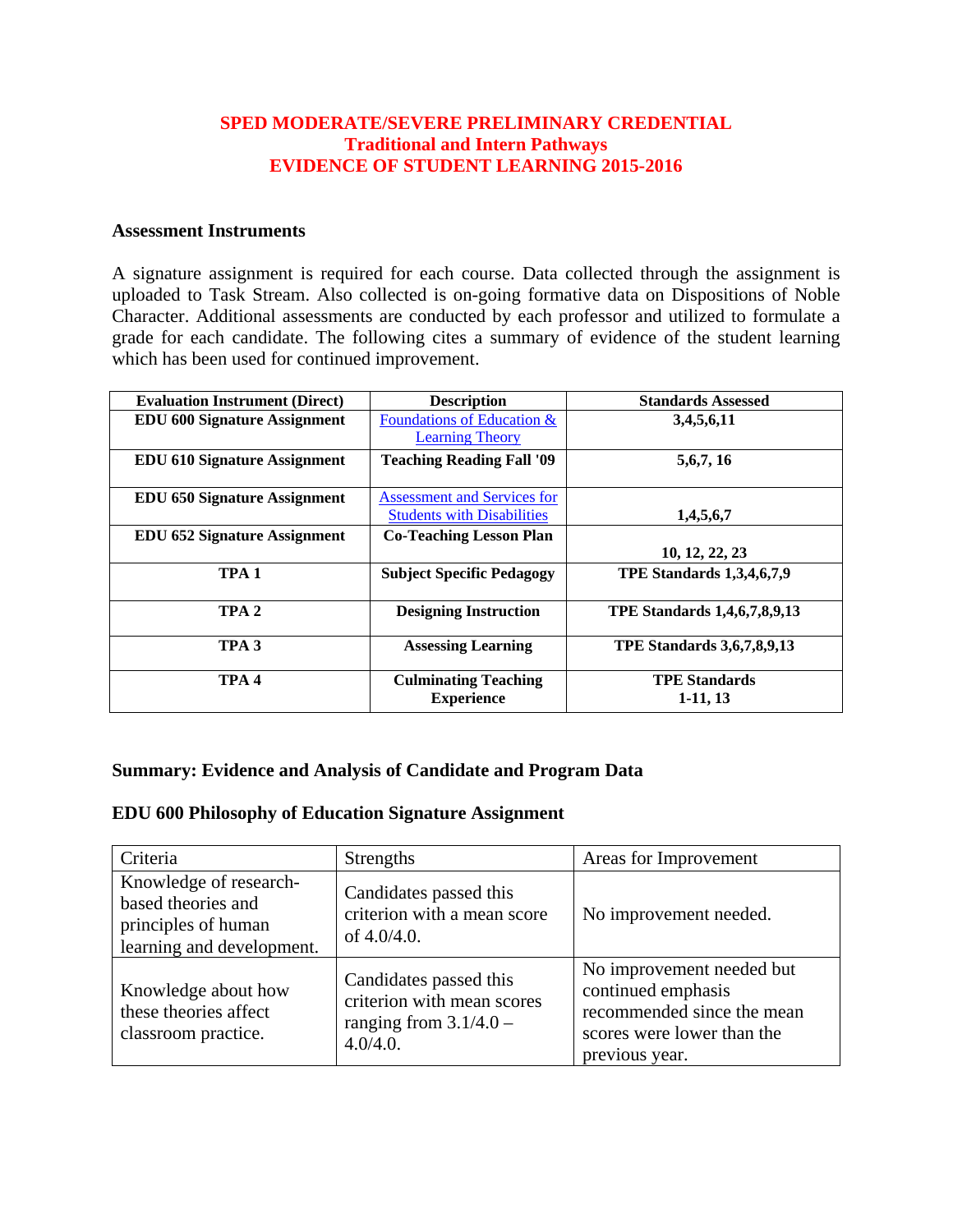| Reflection on how these<br>theories affect and resonate<br>with candidates' beliefs.      | Candidates passed this<br>criterion with mean scores<br>ranging from 3.0/4.0-4.0/4.0. | No improvement needed but<br>continued emphasis<br>recommended since the mean<br>scores were lower than the<br>previous year. |
|-------------------------------------------------------------------------------------------|---------------------------------------------------------------------------------------|-------------------------------------------------------------------------------------------------------------------------------|
| Presentation is<br>grammatically correct,<br>spelling is correct, layout is<br>organized. | Candidates passed this<br>criterion with a mean score<br>of $4.0/4.0$ .               | No improvement needed.                                                                                                        |

|  |  |  |  | EDU 610 Methods of Teaching Reading and Writing signature assignment |  |  |
|--|--|--|--|----------------------------------------------------------------------|--|--|
|  |  |  |  |                                                                      |  |  |

| Criteria                                                                     | <b>Strengths</b>                                                                      | Areas for Improvement      |
|------------------------------------------------------------------------------|---------------------------------------------------------------------------------------|----------------------------|
| Data collection through<br>anecdotal observation and<br>student conferences. | Candidates passed this<br>criterion with mean scores<br>ranging from 3.7/4.0-4.0/4.0. | No improvement needed.     |
| Data collection to<br>determine student ELD<br>abilities.                    | Candidates passed this<br>criterion with mean scores<br>ranging from 3.6/4.0-4.0/4.0. | No improvement needed.     |
| Data collection through                                                      | Candidates passed this                                                                | No improvement needed with |
| administration of literacy                                                   | criterion with mean scores                                                            | continued emphasis         |
| assessment instruments.                                                      | ranging from 3.3/4.0-4.0/4.0.                                                         | recommended.               |
| Reflection on student                                                        | Candidates passed this                                                                | No improvement needed with |
| strengths and areas for                                                      | criterion with mean scores                                                            | continued emphasis         |
| growth.                                                                      | ranging from 3.1/4.0-4.0/4.0.                                                         | recommended.               |
| Setting learning goals or                                                    | Candidates passed this                                                                | No improvement needed with |
| next steps for student                                                       | criterion with mean scores                                                            | continued emphasis         |
| growth.                                                                      | ranging from 3.2/4.0-4.0/4.0.                                                         | recommended.               |

# **EDU 650 Assessment and Services for Students with Disabilities signature assignment**

| Criteria              | <b>Strengths</b>                                                                       | Areas for Improvement                                            |
|-----------------------|----------------------------------------------------------------------------------------|------------------------------------------------------------------|
| Ecological Inventory. | Candidates passed this<br>criterion with means scores<br>ranging from 3.1/4.0-4.0/4.0. | No improvement needed with<br>continued emphasis<br>recommended. |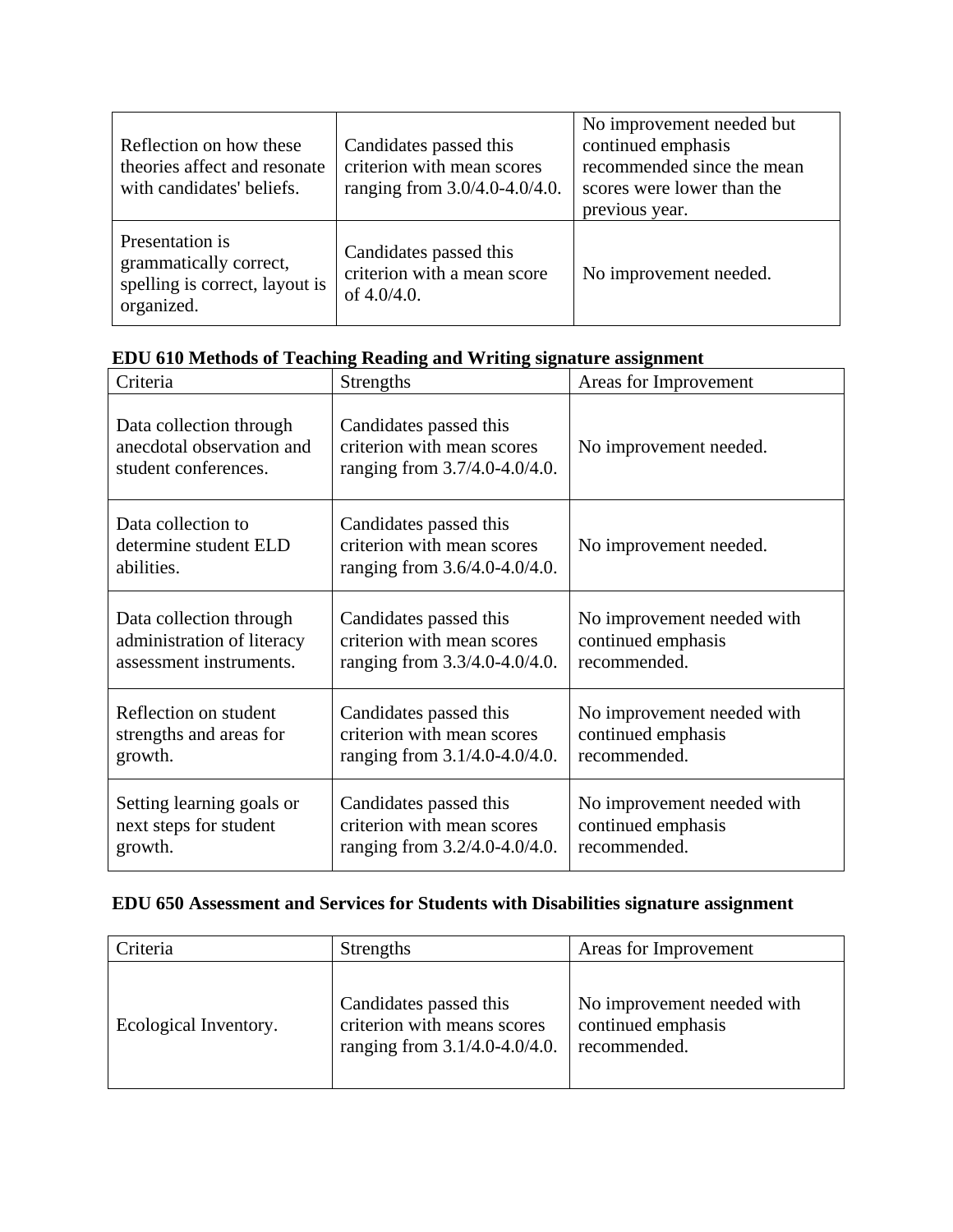| Target behavior interfering<br>with learning.                                                                     | Candidates passed this<br>criterion with mean scores<br>ranging from 3.8/4.0-4.0/4.0. | No improvement needed.                                           |
|-------------------------------------------------------------------------------------------------------------------|---------------------------------------------------------------------------------------|------------------------------------------------------------------|
| Data collection of presence<br>and absence of behavior.                                                           | Candidates passed this<br>criterion with mean scores<br>ranging from 3.3/4.0-4.0/4.0. | No improvement needed with<br>continued emphasis<br>recommended. |
| Functional analysis of data<br>with hypothesis and<br>rationale.                                                  | Candidates passed this<br>criterion with mean scores<br>ranging from 3.4/4.0-4.0/4.0. | No improvement needed with<br>continued emphasis<br>recommended. |
| Goal development: reduce<br>behavior interfering with<br>learning.                                                | Candidates passed this<br>criterion with mean scores<br>ranging from 3.3/4.0-4.0/4.0. | No improvement needed with<br>continued emphasis<br>recommended. |
| Goal development: teach a<br>replacement behavior that<br>is socially acceptable and<br>leads to self-regulation. | Candidates passed this<br>criterion with mean scores<br>ranging from 3.1/4.0-4.0/4.0. | No improvement needed with<br>continued emphasis<br>recommended. |
| Goal development: access<br>to an activity that enhances<br>the quality of one's life.                            | Candidates passed this<br>criterion with mean scores<br>ranging from 3.2/4.0-4.0/4.0. | No improvement needed with<br>continued emphasis<br>recommended. |
| Reflection.                                                                                                       | Candidates passed this<br>criterion with mean scores<br>ranging from 3.2/4.0-4.0/4.0. | No improvement needed with<br>continued emphasis<br>recommended. |

# **EDU 652 Consultation and Collaboration for IEPs signature assignment**

| Criteria                                             | <b>Strengths</b>                                                                      | Areas for Improvement                                                                                                                                                 |
|------------------------------------------------------|---------------------------------------------------------------------------------------|-----------------------------------------------------------------------------------------------------------------------------------------------------------------------|
| Common core standards<br>and lesson plan objectives. | Candidates passed this<br>criterion with mean scores<br>ranging from 2.6/4.0-4.0/4.0. | The program director and faculty<br>need to review this signature<br>assignment to determine its<br>overall efficacy as part of changes<br>to the course and program. |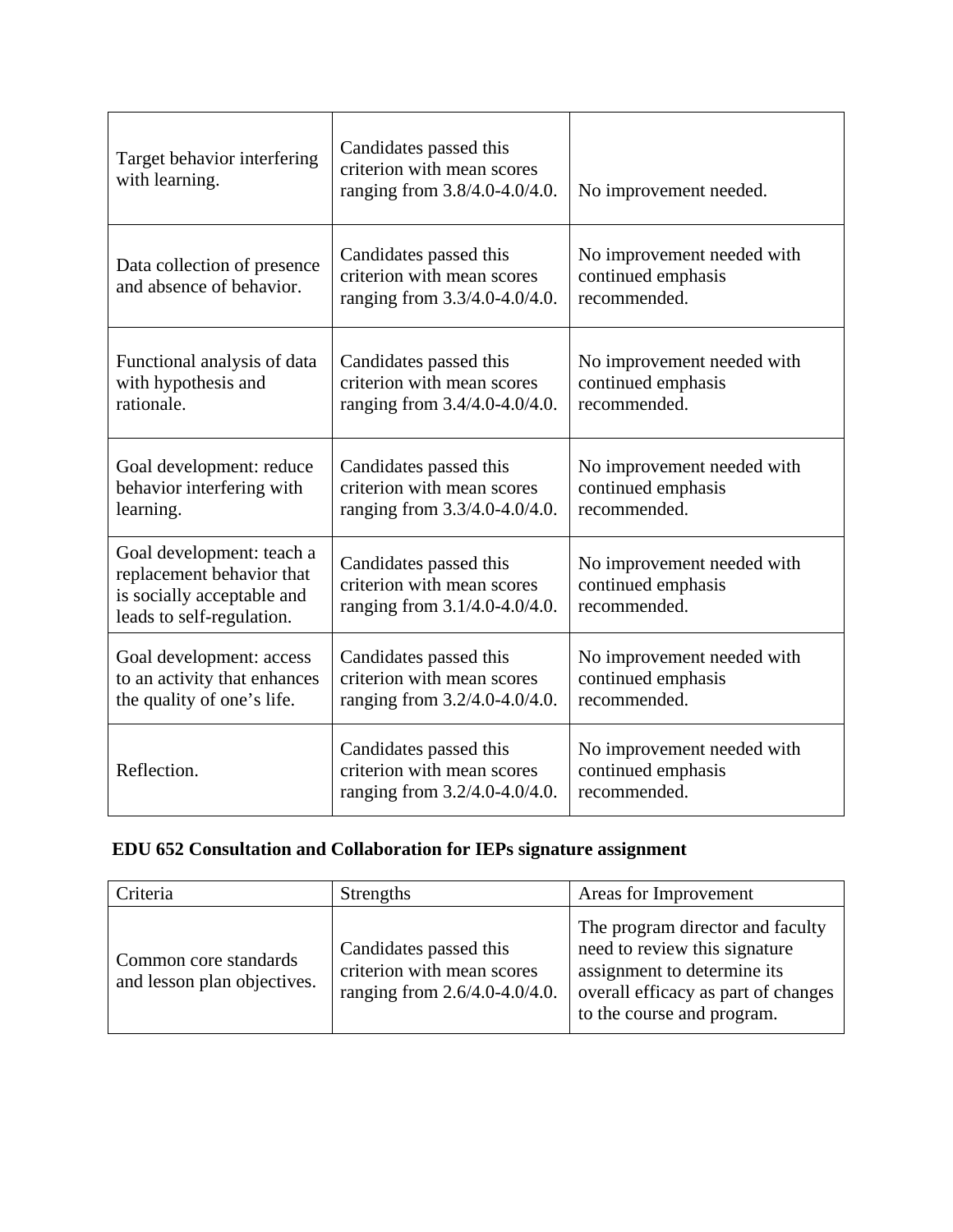| <b>Additional considerations</b><br>for students.                                                                       | Candidates passed this<br>criterion with mean scores<br>ranging from 3.6/4.0-4.0/4.0. | No improvement needed.                                                                                                                                                |
|-------------------------------------------------------------------------------------------------------------------------|---------------------------------------------------------------------------------------|-----------------------------------------------------------------------------------------------------------------------------------------------------------------------|
| Considerations for<br>enhancing, materials<br>(content) and assessment<br>(student product) with co-<br>teaching staff. | Candidates passed this<br>criterion with mean scores<br>ranging from 3.2/4.0-4.0/4.0. | No improvement needed but<br>continued emphasis<br>recommended.                                                                                                       |
| Considerations for<br>enhancing instruction<br>(process) with co-teaching<br>staff.                                     | Candidates passed this<br>criterion with mean scores<br>ranging from 2.6/4.0-4.0/4.0. | The program director and faculty<br>need to review this signature<br>assignment to determine its<br>overall efficacy as part of changes<br>to the course and program. |

# **CalTPA for Moderate/ Severe Education Specialist Candidates**

| Criteria | Strengths                                                                                                                                                                                                                                                                                                                                                       | Areas for Improvement                                                                                                                                                                                                                                                          |
|----------|-----------------------------------------------------------------------------------------------------------------------------------------------------------------------------------------------------------------------------------------------------------------------------------------------------------------------------------------------------------------|--------------------------------------------------------------------------------------------------------------------------------------------------------------------------------------------------------------------------------------------------------------------------------|
| Task 1   | While most candidates are unfamiliar<br>with 'pedagogy' upon entering our<br>program, 100% of our candidates are<br>passing Task 1 by their second attempt<br>after typically taking just three classes.                                                                                                                                                        | Equipping candidates with<br>pedagogical approaches to making<br>adaptions will require an<br>adjustment of course content and<br>intentional modeling of these<br>approaches by the course<br>professors in the first three courses<br>taken.                                 |
| Task 2   | The candidates gave considerable effort<br>to learning about their students. The<br>candidates are receiving solid exposure<br>to and practice of how to design<br>effective instruction. 79% of our<br>candidates passed this task on the 2 <sup>nd</sup><br>attempt. The average mean score was<br>only 2.9/4.0, a slight increase over the<br>previous year. | Courses taken prior to the attempt<br>and completion of Task 2 need to<br>provide students with<br>opportunities to practice and<br>develop skills regarding making<br>appropriate instructional and<br>content adaptations to meet the<br>needs of students.                  |
| Task #3  | Candidates are gaining proficiency in<br>planning developmentally appropriate<br>activities and reflecting on evidence of<br>student learning based on those<br>assessments. 70% of our candidates<br>passed this task on the 1st attempt;<br>100% on the $2nd$ attempt.                                                                                        | Candidates continue to be<br>challenged in making adaptations<br>to their instruction, content, and<br>assessment in the effort to meet<br>the needs of their English Learners<br>and children who pose different<br>learning challenges. This is an<br>ongoing area of focus. |